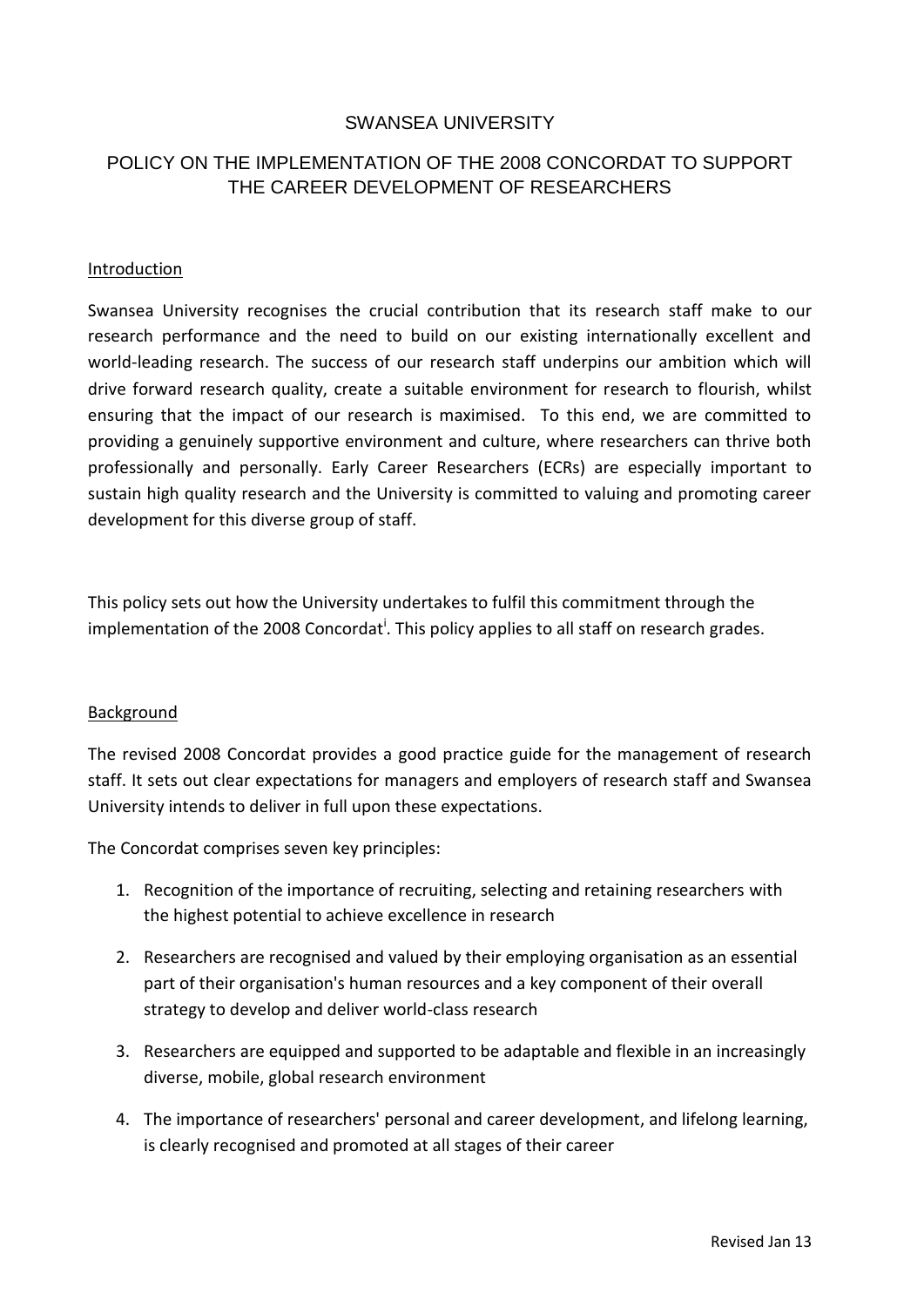- 5. Individual researchers share the responsibility for and need to pro-actively engage in their own personal and career development, and lifelong learning
- 6. Diversity and equality must be promoted in all aspects of the recruitment and career management of researchers
- 7. The sector and all stakeholders will undertake regular and collective [review of their](http://www.vitae.ac.uk/policy-practice/512221/The-Concordat-implementation-and-review-.html)  [progress](http://www.vitae.ac.uk/policy-practice/512221/The-Concordat-implementation-and-review-.html) in strengthening the attractiveness and sustainability of research careers in the UK

An Action Plan for the implementation of the Concordat has been developed and approved by the Human Resources Policy Committee and the University Research Committee. This Action Plan was drawn up following a detailed review of existing internal policies and practices identifying where Swansea University met the requirements of the Concordat and specifying particular actions where gaps were identified. In addition, consultation was conducted with a focus group of research staff across the institution. Their views on whether the action plan satisfied the aims of the Concordat were incorporated into a final revision. The Action Plan can be found in Appendix I, which addresses each of the Concordat's seven principles and identifies priorities that will support career development. The Action Plan will be reviewed annually and progress against it will be reported to the Human Resources Policy Committee and the University Research Committee who may recommend further developments or actions to be included as they see fit. Wider engagement with the research community will also inform the annual review process. Implementation of the Concordat will be reviewed by a nationally established steering group three years after its launch. All HEI's will be required to provide evidence of their progress towards implementation. This policy and its supporting Action Plan will provide the evidence needed to respond as and when required.

# Responsibilities

The University Research Committee is responsible for promoting high quality research and for developing and monitoring the University's research strategy. More significantly its terms of reference include "working towards the implementation of the Concordat to support the career development of research staff and for increasing their contribution, capability and visibility in the institution". It therefore falls to the Research Committee to have overall responsibility for adherence to the Concordat at Swansea University. Implementation of the Concordat will be subject to review from time to time, it is anticipated that any reporting requirements will be collated and approved through the Research Committee.

The responsibilities of various other groups of staff and departments are set out below: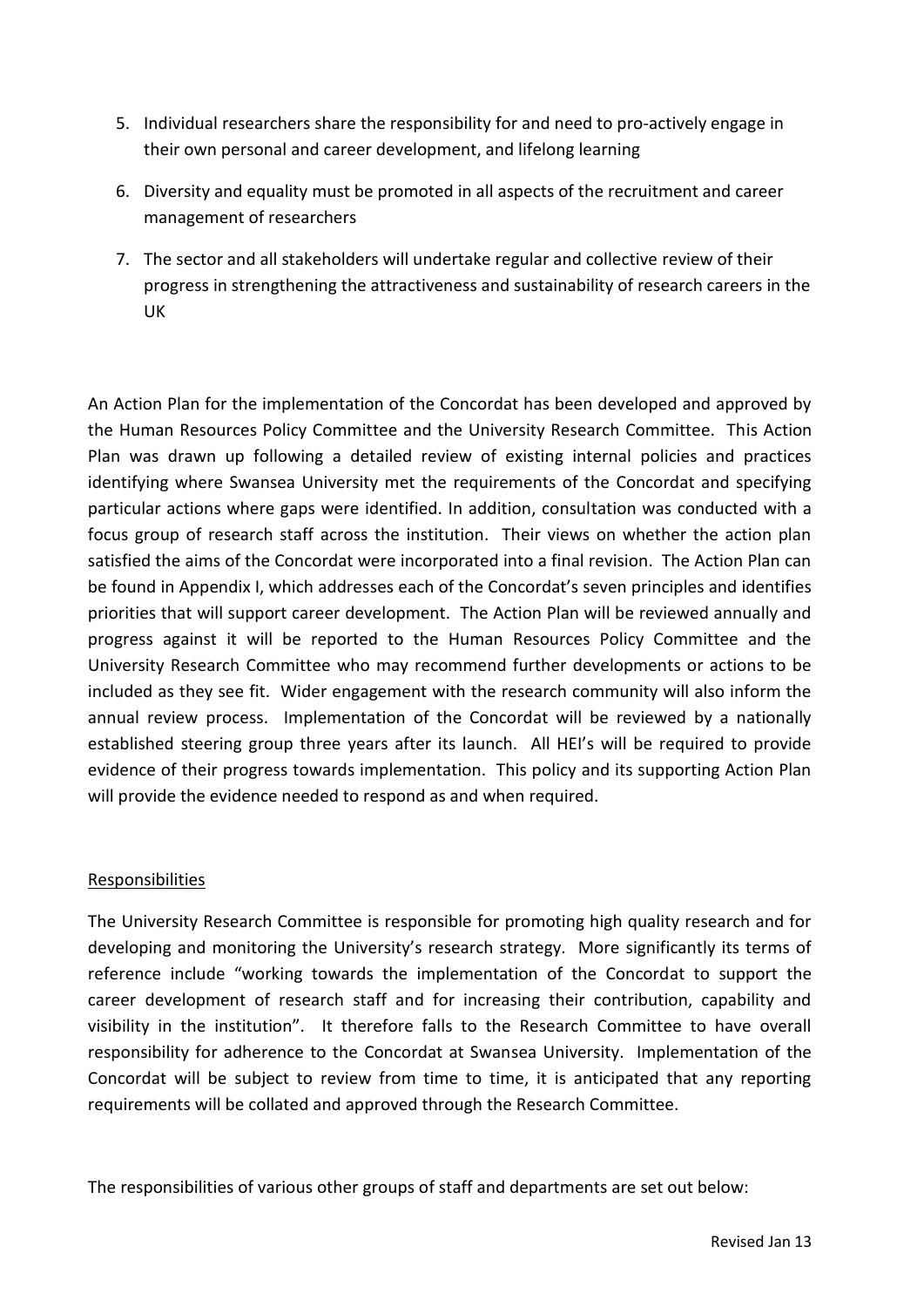#### Heads of College will

- Provide an environment within their Colleges in which research staff are supported and valued.
- Develop and maintain a College induction programme and process to ensure that all new staff are properly introduced to their College and University.
- Ensure that there are appropriate channels for research staff to raise any concerns or issues through their College Research Committee.
- Support the continuity of employment of researchers within their Colleges by, for example, supporting short gaps of employment between grants and adhering to the redeployment policy.

### Research Staff Managers

- Will undertake relevant workshops and inform themselves appropriately to ensure that they are equipped to support their research staff, including career development guidance.
- Will properly manage their research staff in accordance with the relevant University policies including Induction, Probation, Code for Fixed Term Staff and Professional Review.
- Review their researcher's personal development and progress separately from their performance against the project's goals and objectives.
- A Research Supervisor's action plan has been developed to support implementation of the Concordat locally. Research managers are expected to put these actions into practice.

#### Research Staff

- Should engage in opportunities to enhance their career development and transferable skills and take responsibility for managing their careers.
- Take the opportunity to discuss their careers and seek support from their manager's mentors, staff development and the careers service.
- Record their continuing professional development activities and regularly review and update their personal development plans.

#### Human Resources Department

- Will uphold best practice in the areas identified in the Action Plan as already meeting the expectations of the Concordat.
- Implement any outstanding actions needed to ensure that we comply with the Concordat's principles.
- Support Research staff and ensure that they are treated no less favourably than any other group of staff irrespective of the duration of their contract.
- Continually monitor and refresh the Concordat policy and action plan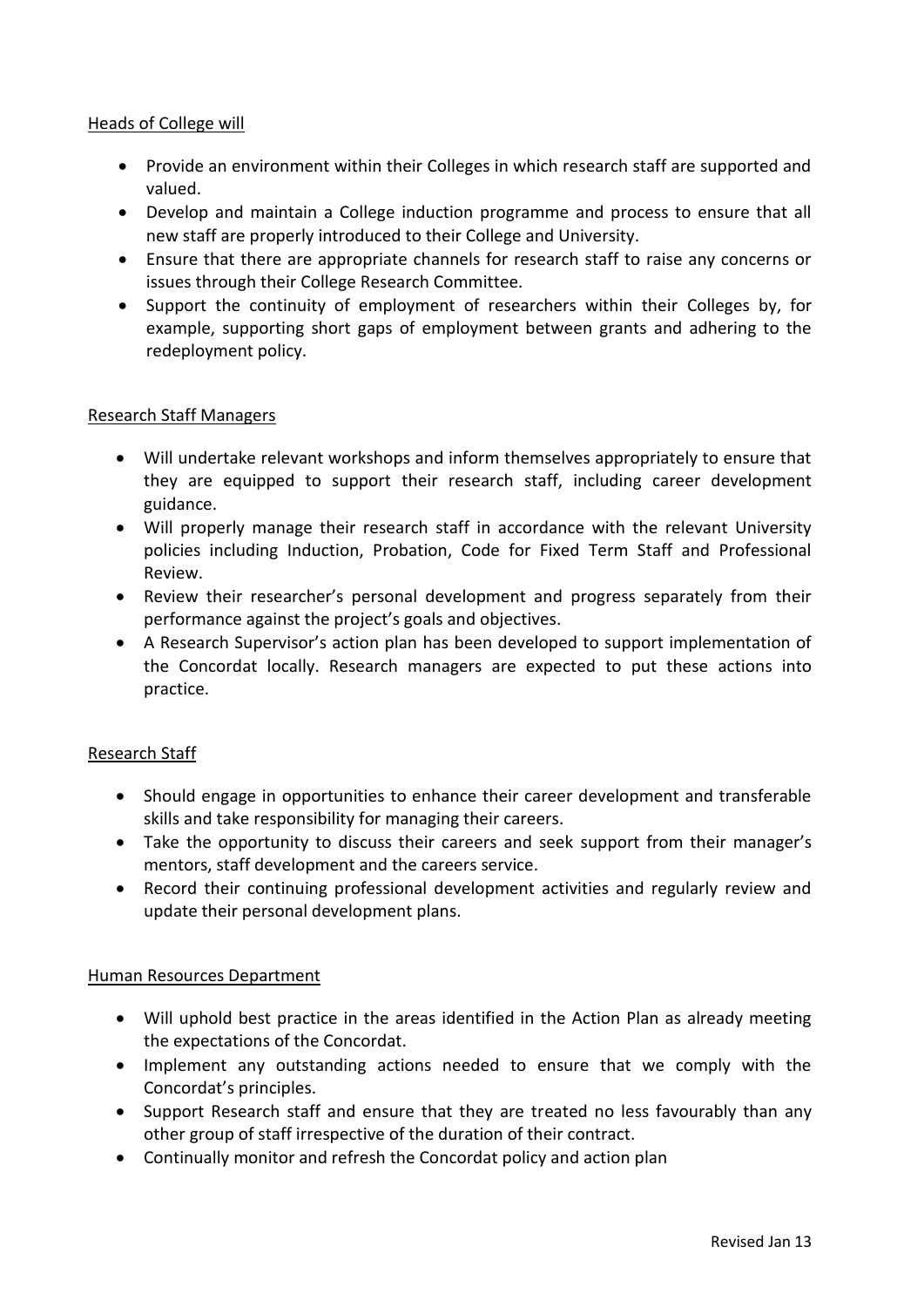# Academic and Professional Enhancement Centre Swansea (APECS)

- Will provide appropriate development opportunities to support the personal and career development of research staff and to enable them to develop their transferable skills.
- Provide appropriate training for Research Staff Managers including equality and diversity, performance management.
- Network and share best practice with other HEI's on the provision of training opportunities and general support for Research Staff.

#### Human Resources Policy Committee

This body will monitor progress against the Concordat Action Plan and support the Human Resources Department and APECS in the delivery of this Policy.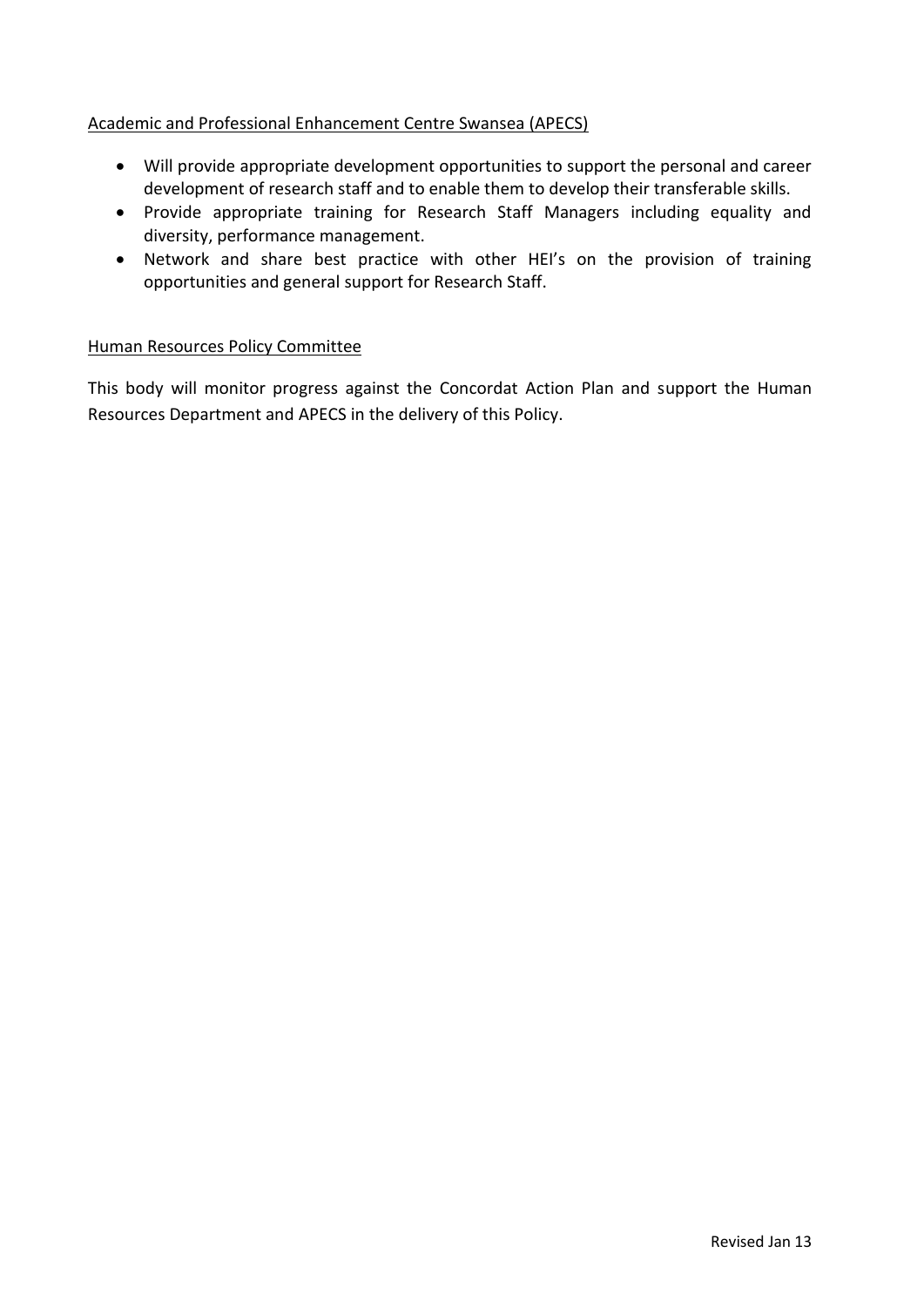# Appendix I

# **Concordat Action Plan to Support the Career Development of Researchers 2011-12**

|                            | <b>Areas for Implementation</b>                                                                                     | <b>Action Taken / Action Needed</b>                                                                                                                                                                                                                                                                                                                                                                                                                                       | <b>Action By</b>                                       | <b>Status</b>              | <b>Review</b><br><b>Date</b> |
|----------------------------|---------------------------------------------------------------------------------------------------------------------|---------------------------------------------------------------------------------------------------------------------------------------------------------------------------------------------------------------------------------------------------------------------------------------------------------------------------------------------------------------------------------------------------------------------------------------------------------------------------|--------------------------------------------------------|----------------------------|------------------------------|
| Selection<br>Recruitment & | 1.1 Recruitment & progression panels should<br>better reflect diversity.                                            | At the time of interviewing PIs <sup>"</sup> are asked by the<br>recruitment team to identify their interview panel<br>members. The recruitment team advises PIs that panels<br>must reflect diversity and discusses<br>alternative/additional panel members where necessary.                                                                                                                                                                                             | Recruitment<br>Team / Director<br>of HR <sup>iii</sup> | Implemented                | June<br>2013                 |
|                            | 1.2 Recruitment & progression panels should have<br>received relevant recent training.                              | When panels are being confirmed the PI is advised that<br>any untrained panel member will be expected to<br>complete the online Marshall Training prior to acting on<br>the panel. The link to this training is then forwarded to<br>the PI.<br>Additionally HR are informed of all academics applying<br>for grant funding which includes a salaries allocation.<br>This enables early intervention and appropriate targeting<br>for Recruitment and Selection training. | Recruitment<br>Team                                    | Implemented<br>Implemented | June<br>2013                 |
|                            | 1.3 Person Specifications must clearly identify the<br>skills required for the post and be relevant to the<br>role. | Since the implementation of $HERAiv$ and the generic role<br>descriptions, person specifications for research clearly<br>identify the requirements for the post. HR Development<br>Officer periodically checks person specifications and<br>discusses them with the Recruitment team.                                                                                                                                                                                     | Recruitment<br>Team / Director<br>of HR                | Implemented                | June<br>2013                 |
|                            | 1.4 Posts should only be advertised as fixed term<br>where there is a recorded and justifiable reason.              | A new policy for staff on fixed-term contracts and fixed-<br>term funding streams has been implemented. This<br>allows staff with four or more years' service and more<br>than 6 months future funding to be converted to<br>indefinite contracts.                                                                                                                                                                                                                        | Post Approvals<br>Group / HR<br><b>Officers</b>        | Implemented                | June<br>2013                 |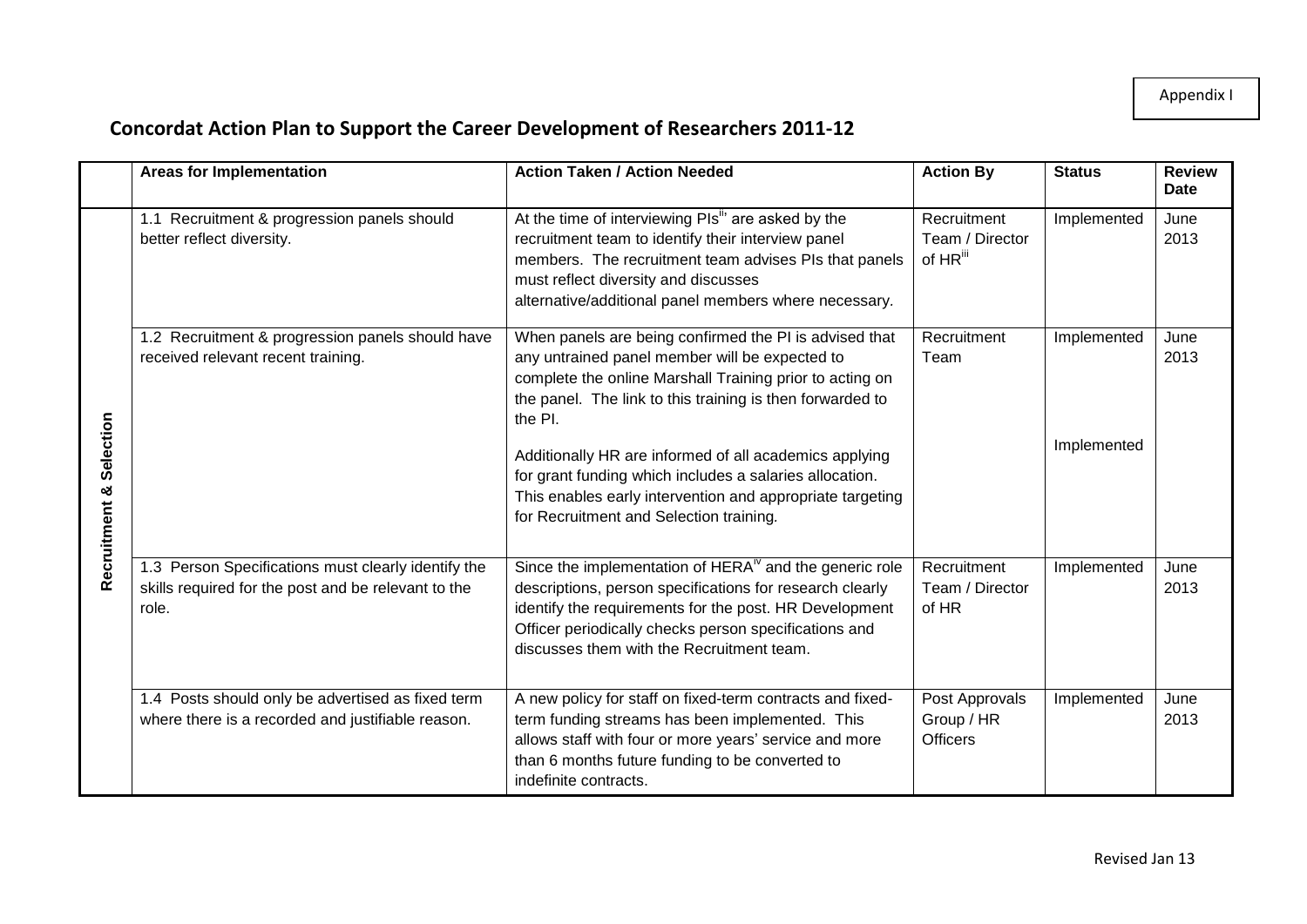|                                | 2.1 Like other staff members, researchers should<br>have regular, formal progress and review meetings.<br>Two distinct meetings are recommended to prevent<br>development and career plans becoming neglected.<br>The two meetings recommended are: Project                                    | Project Review Meetings happen as a matter of course.<br>The need for Development Review meetings will be met<br>through improved application of the Professional<br>Review.                                                                                                                                                                                                                                          | <b>Deputy Director</b><br>of HR<br>(Performance)                       | Implemented | Jan<br>2013  |
|--------------------------------|------------------------------------------------------------------------------------------------------------------------------------------------------------------------------------------------------------------------------------------------------------------------------------------------|-----------------------------------------------------------------------------------------------------------------------------------------------------------------------------------------------------------------------------------------------------------------------------------------------------------------------------------------------------------------------------------------------------------------------|------------------------------------------------------------------------|-------------|--------------|
|                                | Review Meetings and Development Review<br>Meetings                                                                                                                                                                                                                                             | All research staff and managers receive an automated<br>e-mail to remind them to schedule an interim<br>Professional Review half way through the review year.                                                                                                                                                                                                                                                         | <b>Deputy Director</b><br>of HR<br>(Performance)                       | Completed   | Mar<br>2013  |
| <b>Recognition &amp; Value</b> | 2.2 Employers should ensure that research<br>managers are made aware of, and understand their<br>responsibilities for the management of researchers<br>and should provide training opportunities, including<br>equality and diversity training, to support research<br>managers in doing this. | Basic training in HR matters for line managers has<br>been developed and is run twice a year. The Research<br>Development Officer nominates PI's to attend this<br>training. Following the success of this programme, 1<br>session per year is now aimed at academic and<br>research managers. This requirement needs to be<br>cascaded via Heads of College and incorporated into                                    | APECS/<br><b>Deputy Director</b><br>of HR<br>(Performance)<br>Heads of | Implemented | Oct<br>2013  |
|                                | Institutions will wish to consider how research<br>managers' performance in these areas is<br>developed, assessed and rewarded.                                                                                                                                                                | the Professional Reviews of Managers of Research<br><b>Staff</b>                                                                                                                                                                                                                                                                                                                                                      | College                                                                | Planned     | Sept<br>2013 |
|                                | 2.3 Research managers should be required to<br>participate in active performance management,<br>including career guidance.                                                                                                                                                                     | All managers are required to conduct Professional<br>Reviews with their staff and are required to attend<br>training in how to conduct such reviews. It is expected<br>that career direction is discussed during the course of<br>review. A link to the RDF is included on the University's<br>Professional Review forms and PIs have been briefed<br>on discussing the RDF with research staff during the<br>review. | Development<br>Unit / Deputy<br>Director of HR<br>(Performance)        | Implemented | Oct<br>2013  |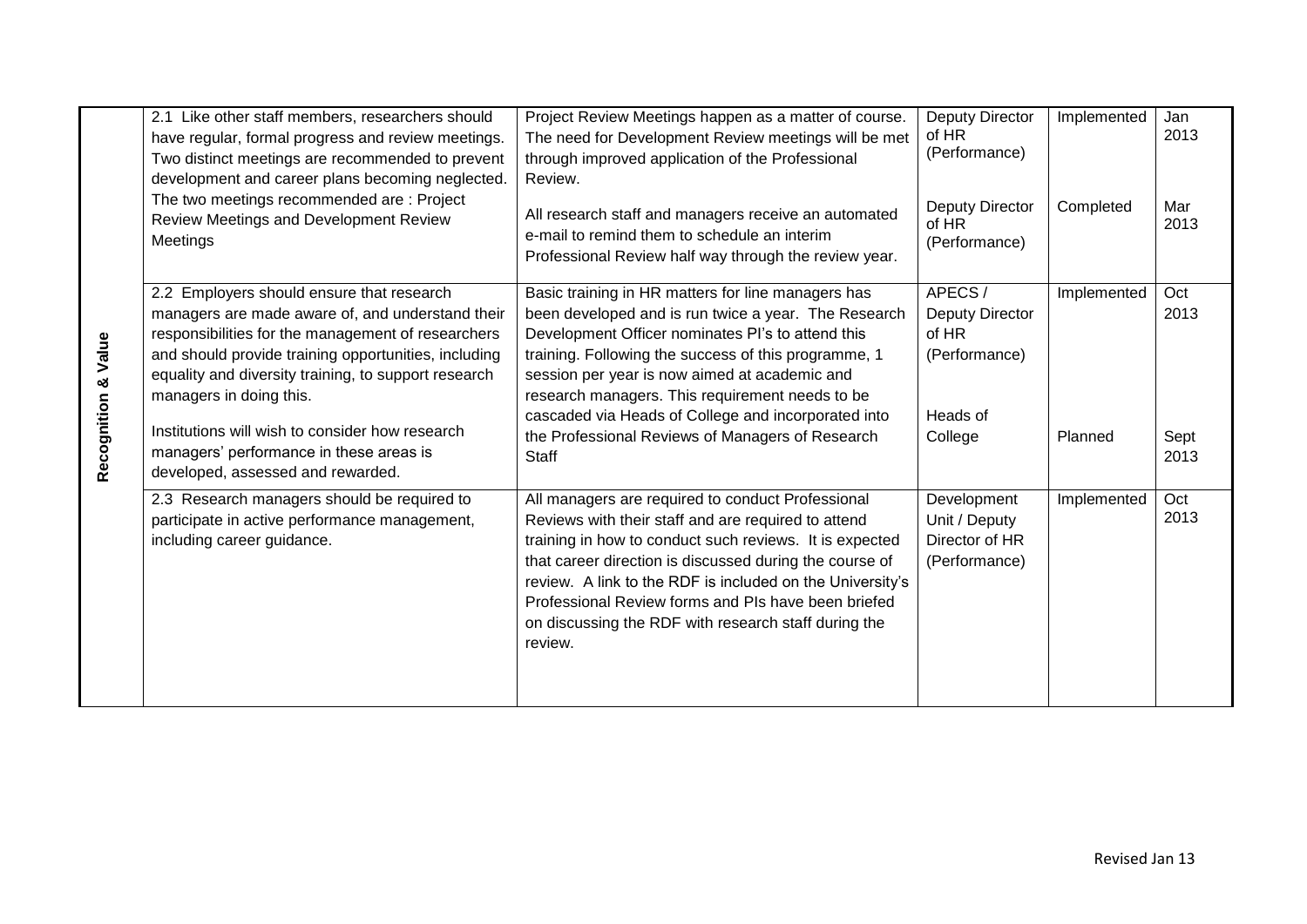|                                | 2.4 Development of researchers should not be<br>undermined by instability of employment contracts.                                                                                                                                                                                            | The University has recently implemented a new<br>procedure for staff on fixed-term funding. As a result of<br>this we anticipate offering permanent contracts to many<br>more of our research staff.                                                                                                                                                                                                                                                                                                  | <b>Post Approvals</b><br>Group                                               | On-going<br><b>(See 2015</b><br>action plan) | Mar<br>2013  |
|--------------------------------|-----------------------------------------------------------------------------------------------------------------------------------------------------------------------------------------------------------------------------------------------------------------------------------------------|-------------------------------------------------------------------------------------------------------------------------------------------------------------------------------------------------------------------------------------------------------------------------------------------------------------------------------------------------------------------------------------------------------------------------------------------------------------------------------------------------------|------------------------------------------------------------------------------|----------------------------------------------|--------------|
|                                |                                                                                                                                                                                                                                                                                               | A review of the use of fixed-term contracts will be<br>carried out across the University one year on from the<br>implementation of the revised model statutes.                                                                                                                                                                                                                                                                                                                                        | Development<br>Officer for<br><b>Research Staff</b>                          | Planned<br><b>(See 2015</b><br>action plan)  | Mar<br>2013  |
| <b>Recognition &amp; Value</b> | 2.5 Organisational systems must be capable of<br>supporting continuity of employment for<br>researchers, such as funding between grants, other<br>schemes for supporting time between grant<br>funding, or systems for redeploying researchers<br>within organisations where resources allow. | A redeployment policy has been running for four years<br>and has led to a number of successful redeployments<br>of Research staff. There is also a facility for Colleges to<br>apply for bridging funds for the employment of staff<br>between contracts for up to three months.                                                                                                                                                                                                                      | Senior<br>Management<br>Team/Director<br>of HR                               | Implemented                                  | June<br>2013 |
|                                | 2.6 It is helpful if clear career frameworks for early<br>stage researchers are outlined in organisational HR<br>strategies.                                                                                                                                                                  | Role profiles for each of the grades of Researcher are<br>available on the HR webpages <sup>v</sup> , from which staff can<br>ascertain the expectations for the grades above their<br>current grade. The promotion policy is available on the<br>web, and a number of staff have applied for a<br>promotion with the support of their PI. The<br>Development Officer is available to give advice on<br>applications for promotion.                                                                   | Recruitment<br>Team /<br>Development<br>Officer for<br><b>Research Staff</b> | Completed                                    |              |
| Support                        | 3.1 It is recognised that researchers need to<br>develop transferable skills, delivered through<br>embedded training, in order to stay competitive in<br>both internal and external job markets.                                                                                              | APECS offer a comprehensive research training<br>programme, some of which is targeted specifically at<br>supporting research staff in the development of generic<br>and transferable skills, such as communication skills,<br>networking and collaboration skills and basic finance<br>skills. This training programme is complemented by a<br>series of targeted workshops run by other research<br>training providers within the University, such as the<br>Department for Research and Innovation. | <b>Staff</b><br>Development<br>Officer                                       | Implemented                                  | May<br>2013  |
|                                | 3.2 Employers should provide a planned induction                                                                                                                                                                                                                                              | The Induction process has been revised so that all new                                                                                                                                                                                                                                                                                                                                                                                                                                                | <b>HR Policy</b>                                                             | Implemented                                  | June         |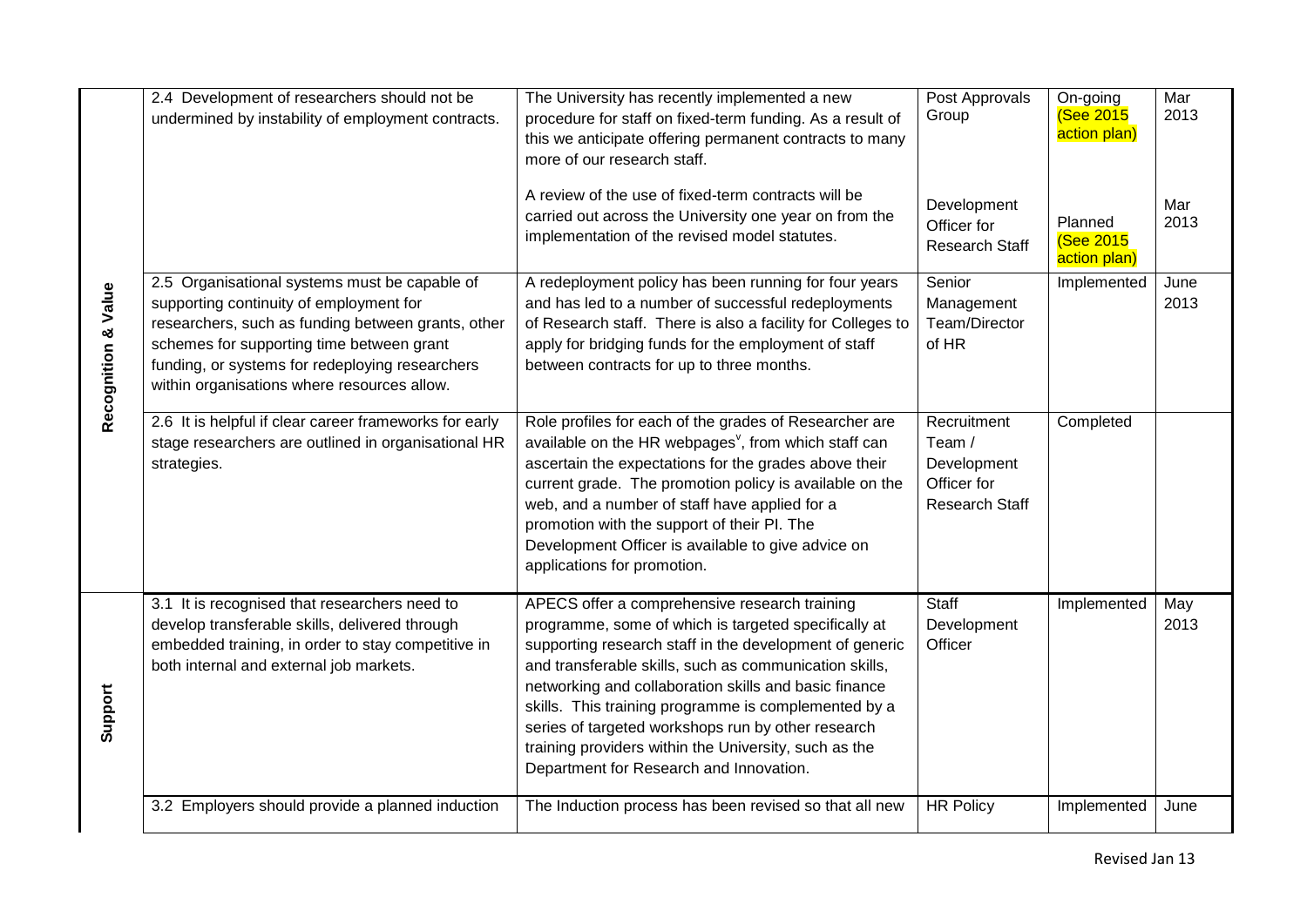|         | programme for researchers, on appointment to a<br>research post, to ensure early effectiveness<br>through the understanding of the organisation and<br>its policies and procedures.                                                                                                                                                                                                                  | staff are personally e-mailed with an induction checklist<br>shortly after taking up post. The checklist requires that<br>managers cover understanding of the role, the<br>organisation, and relevant policies and procedures. In<br>addition all Heads of College have been required to<br>develop a College specific Induction package so that<br>the necessary information is easily accessible to<br>managers and researchers. APECS monitor returns of                                                   | Committee /<br>Heads of<br>College                                                                                  |                                           | 2013                                       |
|---------|------------------------------------------------------------------------------------------------------------------------------------------------------------------------------------------------------------------------------------------------------------------------------------------------------------------------------------------------------------------------------------------------------|---------------------------------------------------------------------------------------------------------------------------------------------------------------------------------------------------------------------------------------------------------------------------------------------------------------------------------------------------------------------------------------------------------------------------------------------------------------------------------------------------------------|---------------------------------------------------------------------------------------------------------------------|-------------------------------------------|--------------------------------------------|
| Support | 3.3 All employers will wish to review how their staff<br>can access professional, independent advice on<br>career management in general, particularly the<br>prospect of employment beyond their immediate<br>discipline base, or offering training and placements<br>to broaden awareness of other fields and sectors.                                                                              | checklists.<br>The Development Officer for Research Staff offers 1:1<br>sessions with staff which include consideration of future<br>career options.<br>The redeployment list offers staff nearing the end of<br>their contracts the opportunity to consider posts<br>elsewhere in the University and in some circumstances<br>trial periods have been arranged to give individuals the<br>chance to take up a post outside their immediate area<br>of expertise.                                             | Development<br>Officer for<br><b>Research Staff</b><br>Human<br>Resources<br>Department                             | Implemented<br>Implemented                |                                            |
|         | 3.4 Employers should consider articulating the<br>skills that should be developed at each stage of<br>their staff development frameworks and should<br>encourage researchers to acquire and practise<br>those skills. For example, researchers may be<br>given the opportunity to manage part of the budget<br>for a project, or to act as a mentor or advisor to<br>other researchers and students. | A link to the RDF is included on the Professional<br>Review form and PI's and research staff have been<br>briefed on the use of the RDF.<br>The SURF <sup>vi</sup> Coaching scheme has been running for<br>three years and provides staff with the option to coach<br>others once appropriate training has taken place.<br>The EPSRC funded Bridging the Gaps programme<br>allows researchers to gain experience of bidding for<br>small amounts of money as well as funding multi-<br>disciplinary research. | <b>Deputy Director</b><br>of HR<br>(Performance)<br><b>SURF</b><br>Programme<br>Manager for<br>Bridging the<br>Gaps | Implemented<br>Implemented<br>Implemented | June<br>2013<br>Nov<br>2013<br>Mar<br>2013 |
|         |                                                                                                                                                                                                                                                                                                                                                                                                      | Mentors for new research staff are identified at<br>interview stage. Established researchers are often                                                                                                                                                                                                                                                                                                                                                                                                        | Development<br>Officer for<br>Research Staff /<br><b>HR Officers</b>                                                | Implemented                               | Jun<br>2013                                |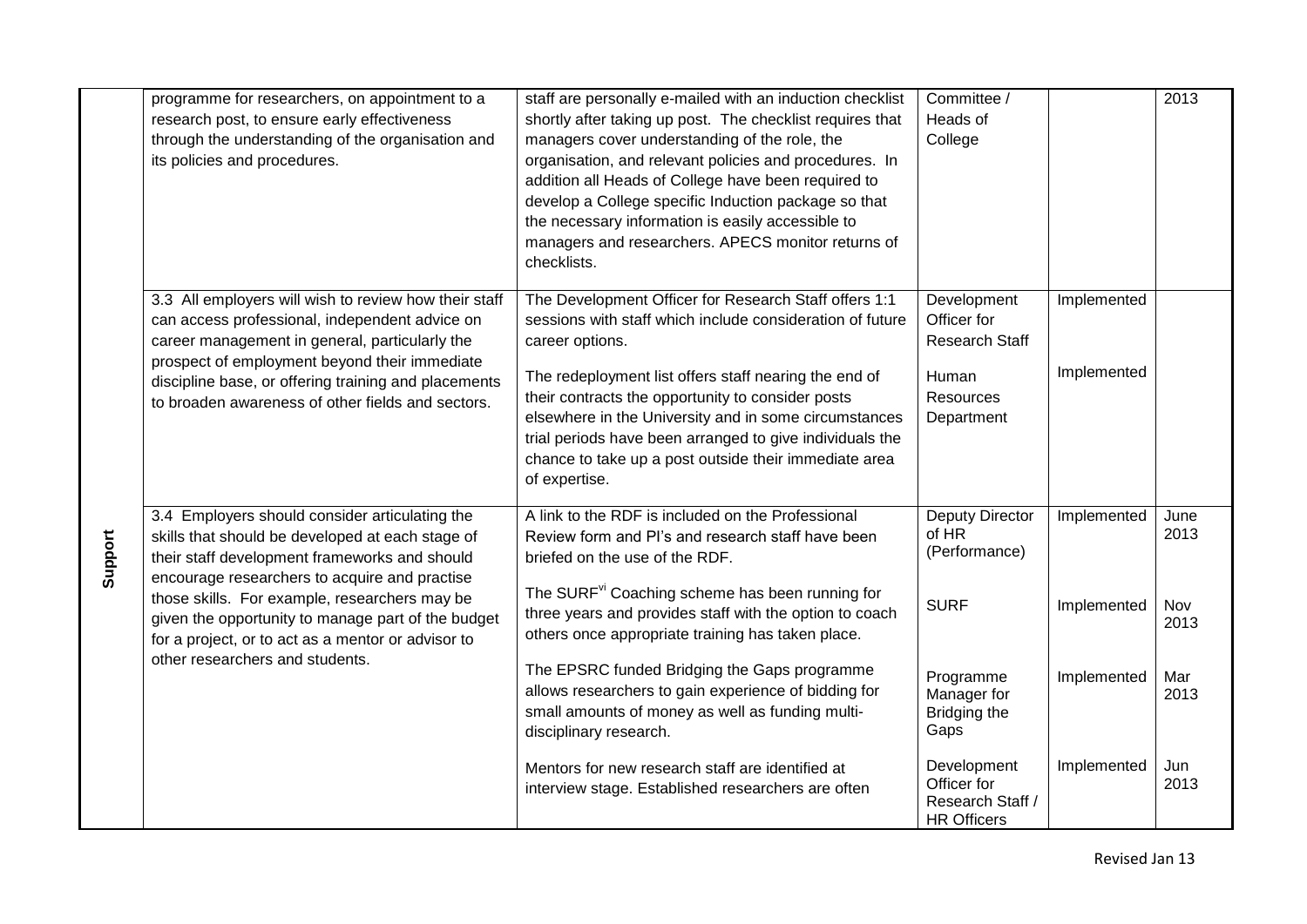|                    |                                                                                                                                                                                                                                                                                                                                          | encouraged to take on this role.                                                                                                                                                                                                                                                                |                                                              |                        |              |
|--------------------|------------------------------------------------------------------------------------------------------------------------------------------------------------------------------------------------------------------------------------------------------------------------------------------------------------------------------------------|-------------------------------------------------------------------------------------------------------------------------------------------------------------------------------------------------------------------------------------------------------------------------------------------------|--------------------------------------------------------------|------------------------|--------------|
| Support            | 3.5 Research managers should actively encourage<br>researchers to undertake Continuing Professional<br>Development (CPD) activity, so far as is possible<br>within the project. It should be stressed that<br>developmental activity can often have a direct<br>impact on the success of the project.                                    | The importance of encouraging CPD among research<br>staff is included in PI training provision. The need for<br>CPD is also stressed at the New Researchers Lunches<br>& articulated on the University website and is<br>proactively followed by the Development Officer for<br>Research staff. | <b>APECS</b><br>Development<br>Officer for<br>Research staff | Completed<br>Completed |              |
|                    | 3.6 Employers also should provide a specific<br>career development strategy for researchers at all<br>stages of their career, which should include the<br>availability of mentors involved in providing support<br>and guidance for the personal and professional<br>development of researchers.                                         | Roberts' Forward Strategy developed and agreed.<br>Funding for researcher development is now part of the<br>University's core budget.                                                                                                                                                           | Director of HR                                               | Completed              |              |
|                    | 4.1 Employers and researchers can often benefit if<br>researchers have an input into policy and practice<br>through appropriate representation at staff<br>meetings and on organisation or management<br>committees.                                                                                                                     | All Heads of College are required to ensure Researcher<br>representation on College Research Committees.                                                                                                                                                                                        | Research<br>Committee                                        | Implemented            | June<br>2013 |
| Career Development | 4.2 Employers will wish to ensure that<br>developmental activities open to researchers<br>include preparation for academic practice.<br>Employers will ensure that where researchers are<br>provided with teaching and demonstrating<br>opportunities as part of their career development,<br>suitable training and support is provided. | Refine generic job descriptions to include and clarify<br>this.<br>The University provides the Introduction to Teaching in<br>Higher Education course (tHE), onto which Research<br>staff are encouraged to enrol.                                                                              | Recruitment<br>Team<br><b>APECS</b>                          | Planned<br>Completed   | Feb<br>2013  |
|                    | 4.3 Mentoring arrangements should be supported<br>by employers as a key mechanism for career<br>development and enhancement.                                                                                                                                                                                                             | University policy implemented from point of recruitment<br>for probationers, training offered for mentors. Research<br>mentoring scheme in operation in a number of College.<br>In addition University participation in WUMS <sup>VII</sup> .                                                   | <b>HR Department</b><br>/ APECS                              | Completed              |              |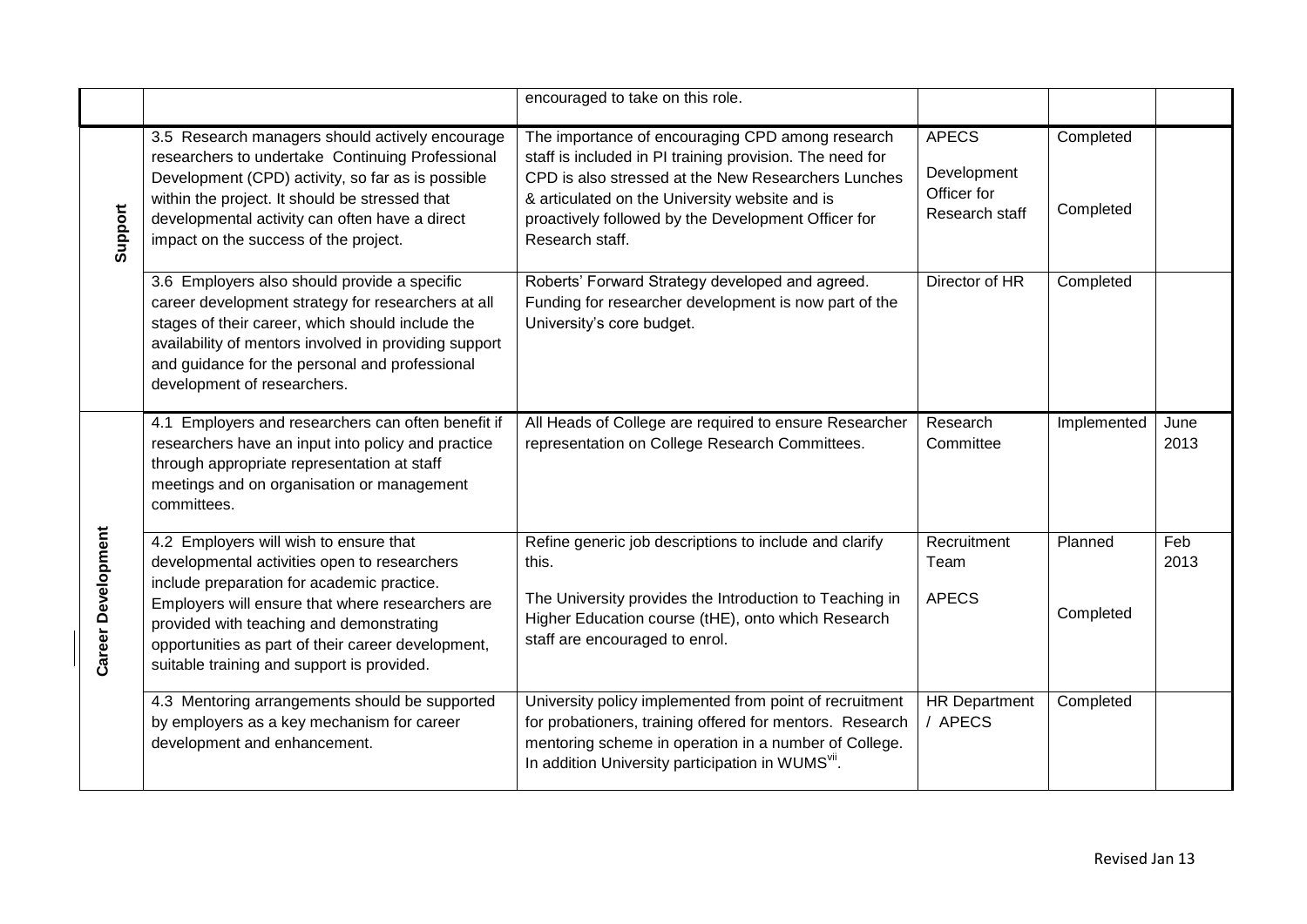| Researchers' Responsibilities | 5.1 Researchers should recognise that<br>responsibility for managing and pursuing their<br>career is theirs. They should identify training needs<br>and seek out opportunities for learning and<br>development.                                                                                                 | Researchers should take a pro-active view of their<br>responsibilities by attending workshops provided by<br>APECS. A list of these courses is sent to researchers<br>annually and attendance encouraged. Reminders are<br>sent on a regular basis. Researchers are also invited to<br>contact APECS <sup>viii</sup> for further advice if they have a<br>development need that they feel is not currently being<br>catered for. | Research staff /<br>Development<br>Officer for<br>Research staff    | Implemented           |               |
|-------------------------------|-----------------------------------------------------------------------------------------------------------------------------------------------------------------------------------------------------------------------------------------------------------------------------------------------------------------|----------------------------------------------------------------------------------------------------------------------------------------------------------------------------------------------------------------------------------------------------------------------------------------------------------------------------------------------------------------------------------------------------------------------------------|---------------------------------------------------------------------|-----------------------|---------------|
|                               | 5.2 Researchers should ensure that their career<br>development requirements are regularly discussed<br>with their manager throughout the year.                                                                                                                                                                  | Researchers should properly prepare for and make the<br>most of their professional review. In addition<br>Researchers should initiate discussions regarding<br>career development with their managers at appropriate<br>opportunities.                                                                                                                                                                                           | Research Staff                                                      | On-going              | Jun<br>2013   |
|                               | 5.3 Researchers are encouraged to record their<br>Personal Development Planning (PDP) and CPD<br>activities, a log of which may be presented to<br>current and future employers as appropriate.                                                                                                                 | Generic job descriptions for all research staff include<br>the following duty: Demonstrate and evidence own<br>professional development.<br>The Development Officer for research staff encourages<br>the use of the RDF and its online development tool.                                                                                                                                                                         | Recruitment<br>Team<br>Development<br>Officer for<br>Research staff | Completed<br>On-going | April<br>2011 |
| Diversity& Equality           | 6.1 Employers should ensure that the working<br>conditions for researchers provide the flexibility<br>necessary for successful research performance in<br>line with legal requirements. Working conditions<br>should allow both female and male researchers to<br>combine family and work, children and career. | Appropriate diversity, work life balance, family friendly<br>policies in place at the University level.                                                                                                                                                                                                                                                                                                                          | Equal<br>Opportunities<br>Committee                                 | Completed             |               |
|                               | 6.2 It is important for employers to respond flexibly<br>to requests for changed work patterns and to resist<br>instant refusals on the assumption that, because<br>research has always been carried out in a particular<br>way, it cannot be done differently.                                                 | Awareness raised by inclusion in HR management<br>training provision                                                                                                                                                                                                                                                                                                                                                             | Deputy Director<br>of HR<br>(Performance)                           | Completed             | Mar<br>2013   |